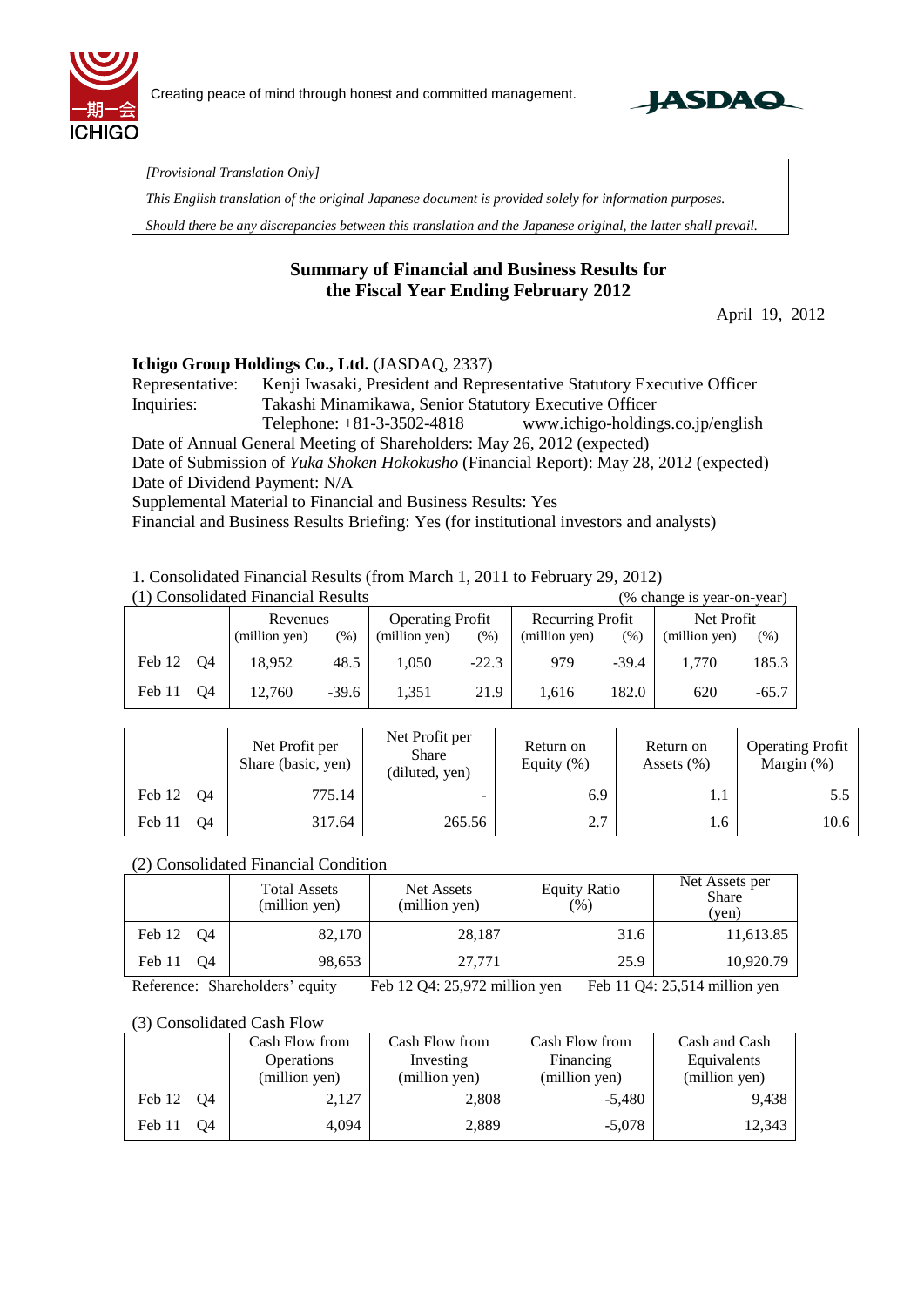### 2. Dividends

|                      |                          |                          | Dividend per Share (yen) |                   | Total          | Payout Ratio                 | Dividend on            |                                                 |
|----------------------|--------------------------|--------------------------|--------------------------|-------------------|----------------|------------------------------|------------------------|-------------------------------------------------|
|                      | First<br>Quarter         | Second<br><b>Ouarter</b> | Third<br>Quarter         | Fourth<br>Quarter | Fiscal<br>Year | Dividend<br>million)<br>yen) | (consolidated)<br>(% ) | <b>Equity Ratio</b><br>(consolidated)<br>$(\%)$ |
| Feb 11               | -                        | $\Omega$                 | $\overline{\phantom{a}}$ | $\theta$          | $\theta$       | 0                            | 0.0                    | 0.0                                             |
| Feb 12               | $\overline{\phantom{0}}$ | $\Omega$                 | ۰                        | $\theta$          | 0              | 0                            | 0.0                    | 0.0                                             |
| Feb 13<br>(Expected) | $\overline{\phantom{a}}$ | $\Omega$                 | $\overline{\phantom{a}}$ | 200               | 200            |                              | 44.7                   |                                                 |

The Company ("Ichigo") deems generating positive returns for its shareholders one of its most important priorities, and has a basic principle of carrying out shareholder distributions in line with Ichigo's financial performance while securing retained earnings necessary for stable growth. During the fiscal year ending February 2012, Ichigo considered various shareholder distribution measures based upon Ichigo's earnings outlook and possible future growth funding needs. As a consequence, Ichigo twice executed share buybacks with a total acquisition cost of JPY 935million and cancelled the repurchased shares. Given these share repurchases and cancellations, Ichigo has chosen not to pay a dividend for the fiscal year ending February 2012.

Meanwhile, Ichigo has successfully built a strong foundation of stable fee income, and SG&A and Non-Operating Expenses in the fiscal year ending February 2013 are expected to be fully covered by this fee income. Ichigo thus expects to resume dividend payments of 200 yen per share from the fiscal year ending February 2013.

3. Consolidated Forecast for the Fiscal Year Ending February 2013 (from March 1, 2012 to February 28, 2013)

|                 |                                      |         |                                                  |        | (% change is year-on-year)        |      |
|-----------------|--------------------------------------|---------|--------------------------------------------------|--------|-----------------------------------|------|
|                 | Revenues<br>$(\% )$<br>(million yen) |         | <b>Operating Profit</b><br>(million yen)<br>(% ) |        | Recurring Profit<br>(million yen) | (%)  |
| FY 13 Full Year | 17,000                               | $-10.3$ | 1.500                                            | 42.9   | 1,200                             | 22.5 |
|                 | Net Profit<br>(million yen)<br>(% )  |         | Net Profit per Share<br>(Yen)                    |        |                                   |      |
| FY 13 Full Year | 1,000                                | $-43.5$ |                                                  | 447.16 |                                   |      |

### 4. Other

- (1) Changes in significant consolidated subsidiaries (material changes in scope of consolidation): N<sub>one</sub>
- (2) Changes in accounting principles, procedure and presentation
	- (i) Change due to the amendments of accounting principles: Yes
	- (ii) Change due to other than the above: None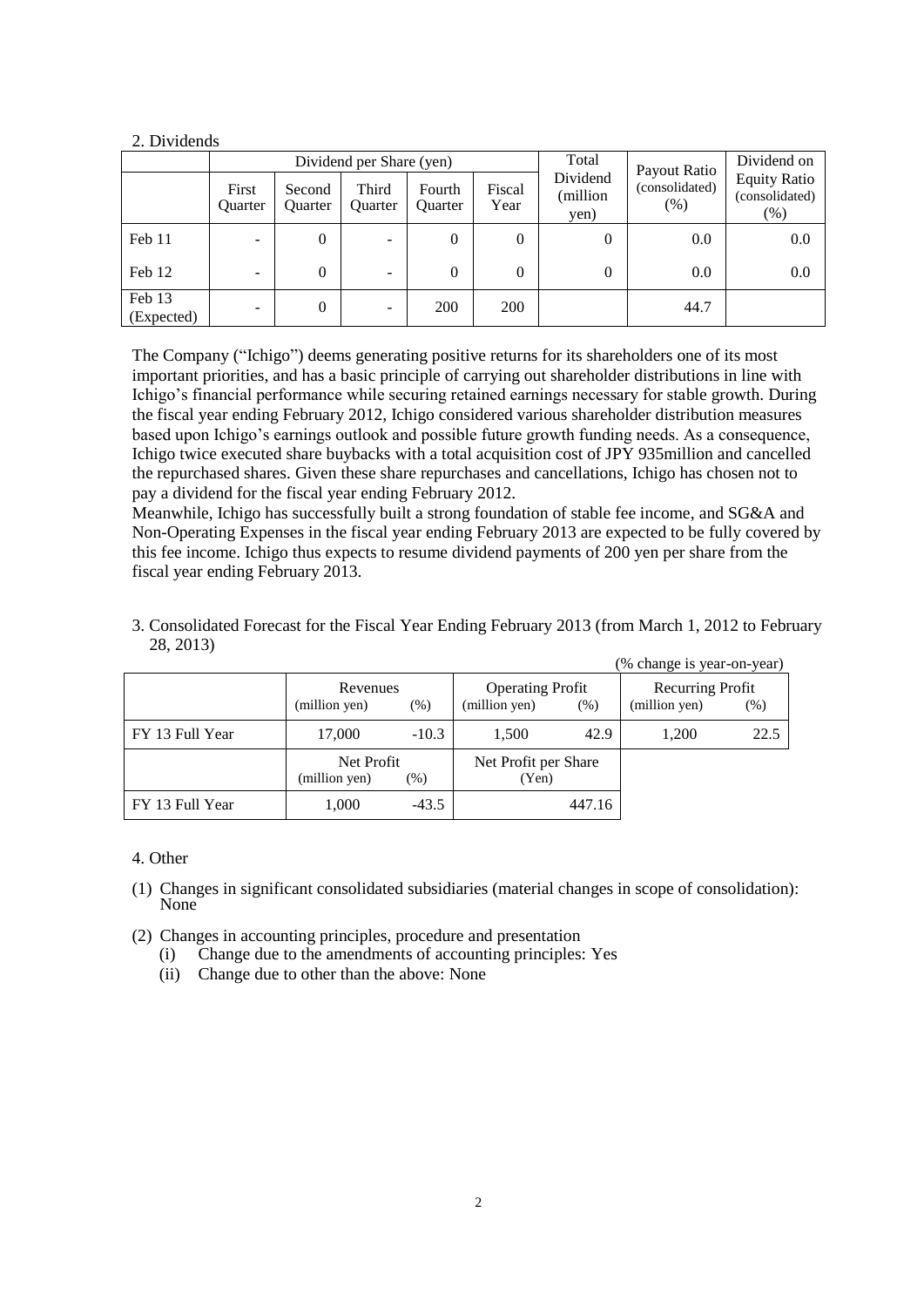(3) Number of outstanding shares (common shares)

(i) Number of outstanding shares including treasury stock

| Feb 12:             | 2,256,319                                  |
|---------------------|--------------------------------------------|
| Feb $11$ :          | 2,336,559                                  |
|                     | (ii) Number of shares of treasury stock    |
| Feb $12$ :          | 20,000                                     |
| Feb $11$ :          | 240                                        |
|                     | (iii) Average number of outstanding shares |
| $\Gamma$ 1 1 $\cap$ | 2.202.50                                   |

## Feb 12: 2,283,590 Feb 11: 1,953,238

5. Parent Financial Results (from March 1, 2011 to February 29, 2012)

(1) Parent Financial Results

| (1) I archt I mancial Results<br>(% change is year on year) |               |         |                         |         |                  |                |               |         |
|-------------------------------------------------------------|---------------|---------|-------------------------|---------|------------------|----------------|---------------|---------|
|                                                             | Revenues      |         | <b>Operating Profit</b> |         | Recurring Profit |                | Net Profit    |         |
|                                                             | (million yen) | $(\% )$ | (million yen)           | (%)     | (million yen)    | (%)            | (million yen) | (% )    |
| Feb 12 Q4                                                   | 4.043         | $-12.9$ | 215                     | $-87.6$ | 54               | $-96.5$        | 1,672         | $-28.6$ |
| Feb 11 Q4                                                   | 4.639         | $-17.0$ | 1.734                   | ۰.      | 1.543            | $\blacksquare$ | 2.341         | 3.5     |

|                       | Net Profit per Share<br>(basic, yen) | Net Profit per Share<br>(diluted, yen) |  |
|-----------------------|--------------------------------------|----------------------------------------|--|
| Feb 12 O <sub>4</sub> | 732.60                               |                                        |  |
| Feb 11 Q4             | 1.198.83                             | 1.002.26                               |  |

### (2) Parent Financial Condition Total Assets

|                                 | <b>Total Assets</b> | Net Assets                    | <b>Equity Ratio</b> | Net Assets per Share          |
|---------------------------------|---------------------|-------------------------------|---------------------|-------------------------------|
|                                 | (million yen)       | (million yen)                 | $\frac{9}{6}$ )     | (yen)                         |
| Feb 12<br>O4                    | 33.995              | 23,027                        | 67.4                | 10.245.12                     |
| Feb 11<br>O4                    | 36,560              | 22.535                        | 61.4                | 9,611.18                      |
| Reference: Shareholders' equity |                     | Feb 12 Q4: 22,911 million yen |                     | Feb 11 Q4: 22,454 million yen |

(Note)

Explanation on the Appropriate Use of the Earnings Projection:

Forward-looking statements contained in this material are based on judgments obtained from information that was available to the Company and the Group as of the announcement date. However, these statements involve risks and uncertainties. Therefore, please note that actual earnings may differ significantly from the described earnings projection as a result of various factors.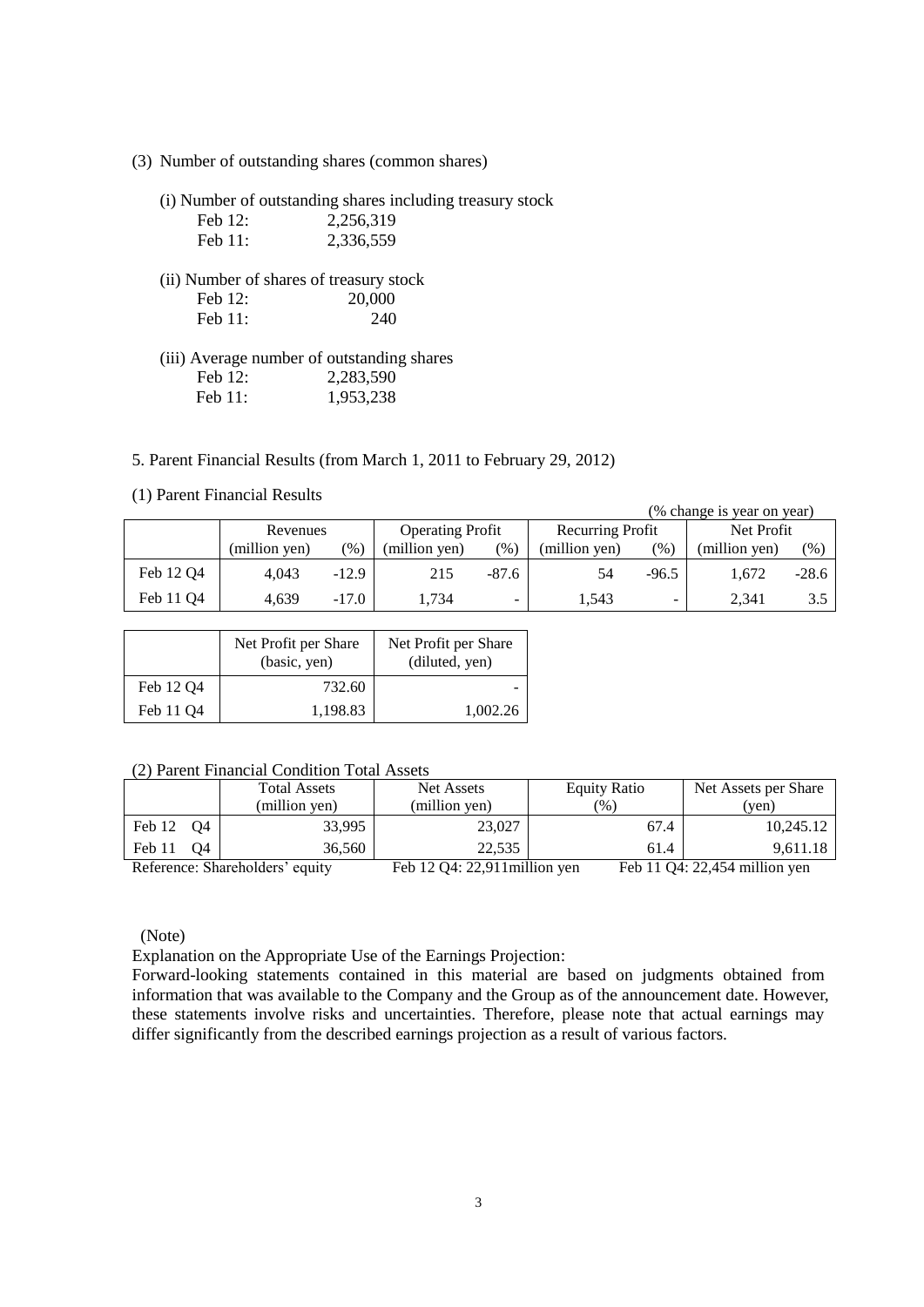# **Consolidated Balance Sheet**

|                                           |                  | (Million Yen)    |
|-------------------------------------------|------------------|------------------|
|                                           | Feb 11 Full Year | Feb 12 Full Year |
|                                           | (Feb 28, 2011)   | (Feb 29, 2012)   |
| <b>Assets</b>                             |                  |                  |
| <b>Current Assets</b>                     |                  |                  |
| Cash and cash equivalents                 | 12,343           | 9,791            |
| Trade notes and accounts receivable       | 696              | 1,069            |
| Operational investments in loans          | 1,135            | 2,527            |
| Operational investments in securities     | 8,035            | 4,226            |
| Real estate for sale                      | 68,823           | 49,674           |
| Other                                     | 780              | 1,465            |
| Less: allowance for doubtful accounts     | (4,600)          | (2,930)          |
| <b>Total Current Assets</b>               | 87,215           | 65,824           |
| <b>Fixed Assets</b>                       |                  |                  |
| <b>Property, Plant and Equipment</b>      |                  |                  |
| Buildings and structures                  | 3,242            | 4,724            |
| Accumulated depreciation                  | (1,737)          | (1,821)          |
| Buildings and structures (net)            | 1,504            | 2,903            |
| Land                                      | 1,568            | 7,114            |
| Other                                     | 354              | 368              |
| <b>Accumulated Depreciation</b>           | (248)            | (276)            |
| Other (net)                               | 105              | 91               |
| <b>Total Tangible Assets</b>              | 3,178            | 10,109           |
| <b>Intangible Assets</b>                  |                  |                  |
| Goodwill                                  | 1,970            | 2,077            |
| Other                                     | 39               | 27               |
| <b>Total Intangible Assets</b>            | 2,009            | 2,105            |
| <b>Investments and Other Assets</b>       |                  |                  |
| Investments in securities                 | 5,682            | 3,589            |
| Long-term loans receivable                | 14               | 14               |
| Other investments                         | 684              | 623              |
| Less: allowance for doubtful accounts     | (131)            | (96)             |
| <b>Total Investments and Other Assets</b> | 6,249            | 4,131            |
| <b>Total Fixed Assets</b>                 | 11,438           | 16,346           |
| <b>Total Assets</b>                       | 98,653           | 82,170           |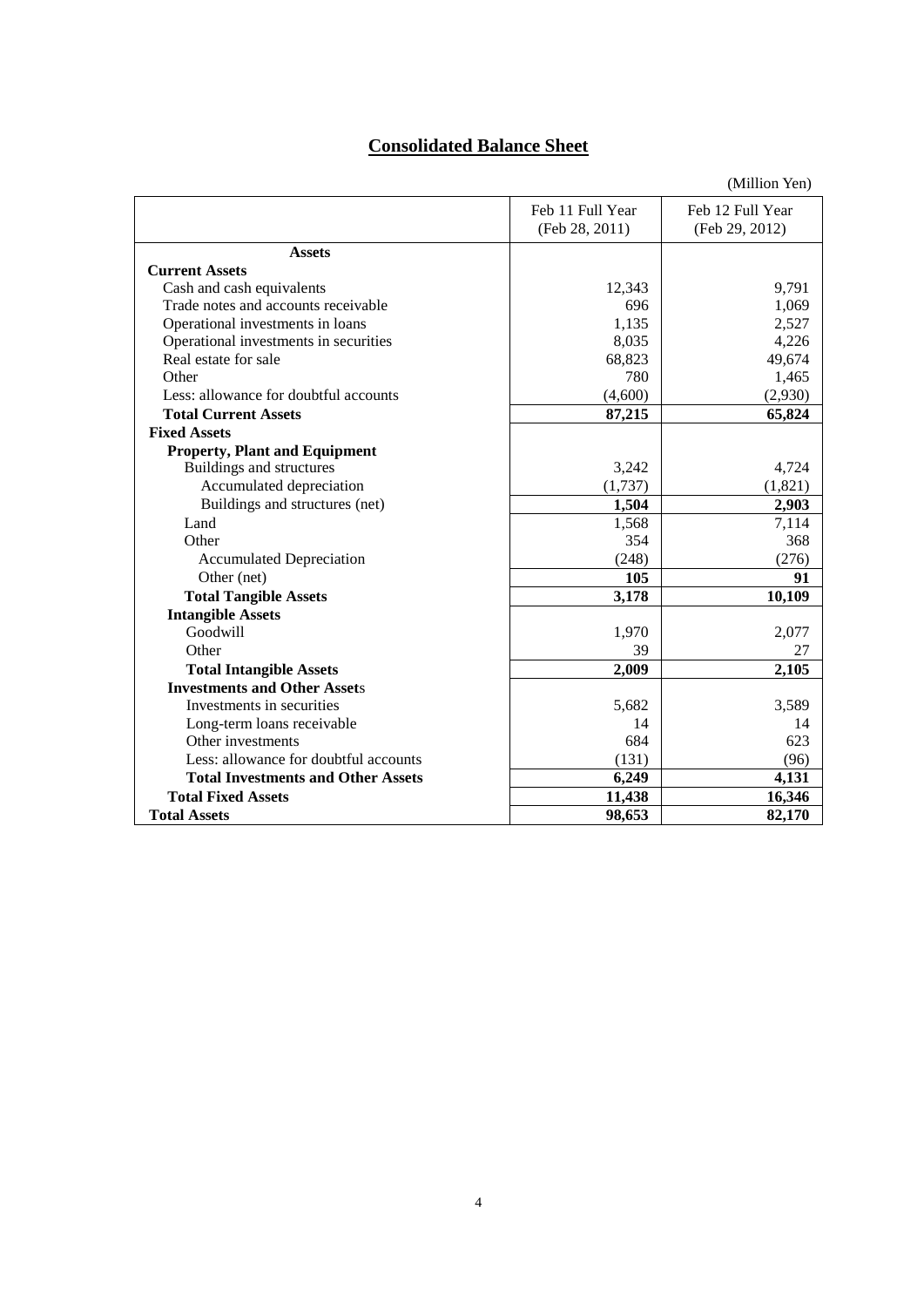(Million Yen)

|                                                       | Feb 11 Full Year<br>(Feb 28, 2011) | Feb 12 Full Year<br>(Feb 29, 2012) |
|-------------------------------------------------------|------------------------------------|------------------------------------|
| <b>Liabilities</b>                                    |                                    |                                    |
| <b>Current Liabilities</b>                            |                                    |                                    |
| Trade notes and accounts payable                      | 47                                 | 57                                 |
| Short-term borrowings                                 | 1,293                              | 170                                |
| Corporate bonds (due within one year)                 | 400                                |                                    |
| Non-recourse bonds (due within one year)              | 1,280                              |                                    |
| Long-term borrowings (due within one year)            | 2,874                              | 1,768                              |
| Long-term non-recourse loans (due within one<br>year) | 25,243                             | 8,793                              |
| Income taxes payable                                  | 99                                 | 115                                |
| Accrued bonuses                                       | 24                                 | 22                                 |
| Other current liabilities                             | 4,155                              | 2,974                              |
| <b>Total Current Liabilities</b>                      | 35,417                             | 13,902                             |
| <b>Long Term Liabilities</b>                          |                                    |                                    |
| Long-term borrowings                                  | 6,215                              | 7,413                              |
| Long-term non-recourse loans                          | 25,390                             | 28,899                             |
| Long-term security deposits received                  | 3,392                              | 3,362                              |
| Negative goodwill                                     | 451                                | 360                                |
| Other long-term liabilities                           | 13                                 | 43                                 |
| <b>Total Long Term Liabilities</b>                    | 35,463                             | 40,080                             |
| <b>Total Liabilities</b>                              | 70,881                             | 53,982                             |
| <b>Net Assets</b>                                     |                                    |                                    |
| <b>Shareholders' Equity</b>                           |                                    |                                    |
| Capital                                               | 18,078                             | 18,078                             |
| Capital reserve                                       | 2,447                              | 2,395                              |
| Retained earnings                                     | 5,155                              | 6,298                              |
| Treasury stock                                        | (36)                               | (187)                              |
| <b>Total Shareholders' Equity</b>                     | 25,644                             | 26,584                             |
| <b>Other Comprehensive Income</b>                     |                                    |                                    |
| Unrealized gain (loss) on other securities, net       | 362                                | (604)                              |
| Foreign currency translation adjustment               | (492)                              | (7)                                |
| <b>Total Other Comprehensive Income (loss)</b>        | (130)                              | (612)                              |
| <b>Stock Acquisition Rights</b>                       | 80                                 | 116                                |
| <b>Minority Interests</b>                             | 2,177                              | 2,099                              |
| <b>Total Net Assets</b>                               | 27,771                             | 28,187                             |
| <b>Total Liabilities and Net Assets</b>               | 98,653                             | 82,170                             |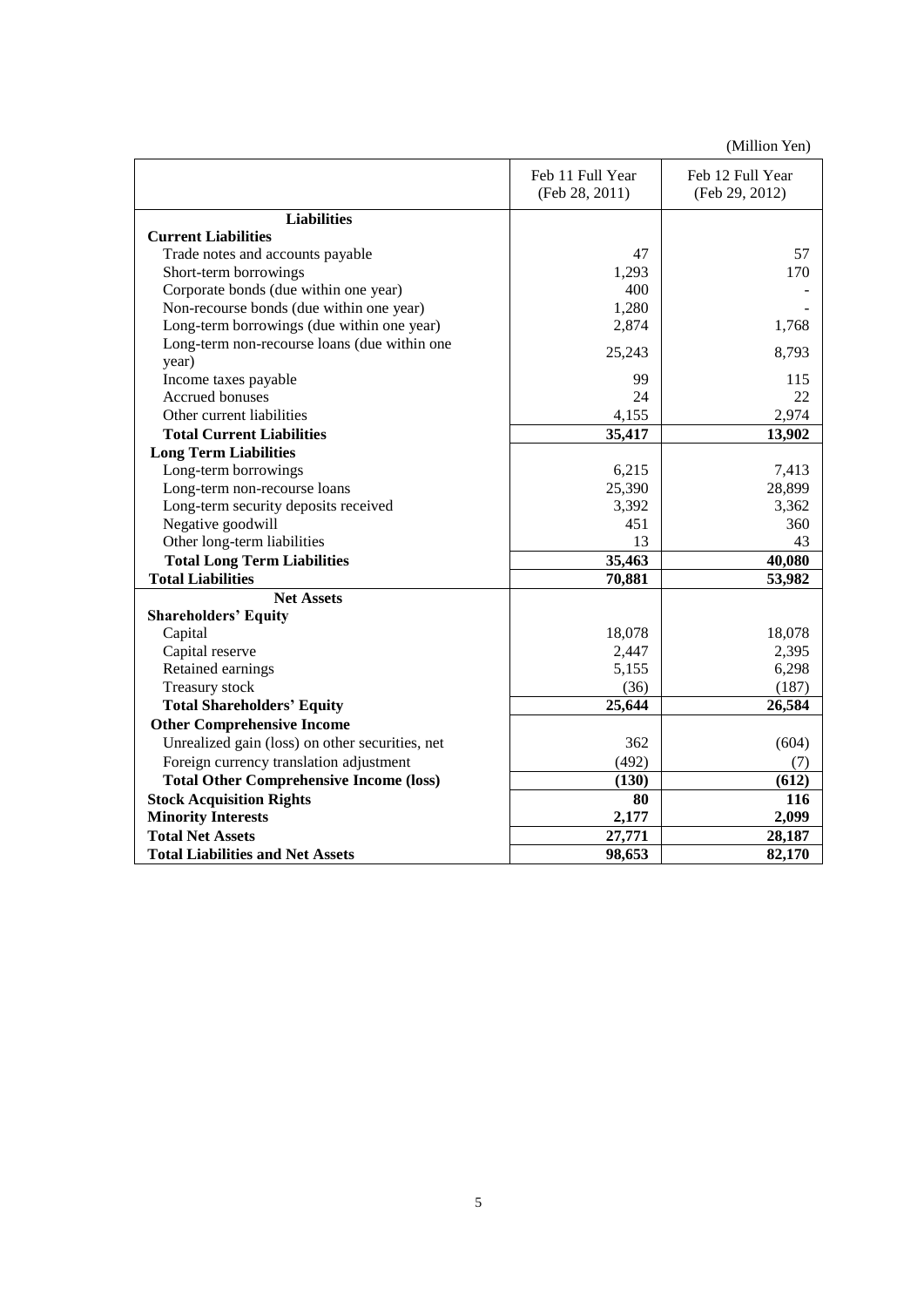# **Consolidated Income Statement**

|                                                 |                    | (Million Yen)     |
|-------------------------------------------------|--------------------|-------------------|
|                                                 | Feb 11             | Feb 12            |
|                                                 | (From Mar 1, 2010) | (From Mar 1, 2011 |
|                                                 | To Feb 28, 2011)   | To Feb 29, 2012)  |
| <b>Revenues</b>                                 | 12,760             | 18,952            |
| <b>Cost of Revenues</b>                         | 8,805              | 15,030            |
| <b>Gross Profit</b>                             | 3,954              | 3,921             |
| SG&A                                            | 2,603              | 2,871             |
| <b>Operating Profit</b>                         | 1,351              | 1,050             |
| <b>Non-Operating Profit</b>                     |                    |                   |
| Interest income                                 | 35                 | 5                 |
| Dividend income                                 | 11                 | 20                |
| Equity in earnings of affiliates                | 466                | 141               |
| Amortization of negative goodwill               | 90                 | 90                |
| Valuation gain on foreign currency              | 2                  |                   |
| Valuation gain on derivatives                   | 28                 |                   |
| Other                                           | 58                 | 33                |
| <b>Total Non-Operating Profit</b>               | 694                | 291               |
| <b>Non-Operating Expenses</b>                   |                    |                   |
| Interest on debt                                | 340                | 284               |
| Issuance cost of corporate bonds                |                    | 48                |
| Other                                           | 87                 | 29                |
|                                                 | 428                | 361               |
| <b>Total Non-Operating Expenses</b>             |                    |                   |
| <b>Recurring Profit</b>                         | 1,616              | 979               |
| <b>Extraordinary Gain</b>                       |                    |                   |
| Gain on sales of investment securities          | 1,476              |                   |
| Gain on sales of equity holdings in affiliates  | 2,344              | 1,173             |
| Other                                           | 181                | 75                |
| <b>Total Extraordinary Gain</b>                 | 4,002              | 1,248             |
| <b>Extraordinary Loss</b>                       |                    |                   |
| Loss on sales and retirement of fixed assets    |                    | 38                |
| Loss on sale of investment securities           |                    | 62                |
| Valuation loss on investments                   |                    | 41                |
| Loss on business liquidation                    | 2,643              | 26                |
| Other                                           | 86                 | 82                |
| <b>Total Extraordinary Loss</b>                 | 2,730              | 251               |
| <b>Profit before Income Taxes</b>               | 2,889              | 1,976             |
| <b>Income Taxes</b>                             | 41                 | 159               |
| <b>Profit before Gain on Minority Interests</b> | ۰                  | 1,817             |
| <b>Gain on Minority Interests</b>               | 2,227              | 47                |
| <b>Net Profit</b>                               | 620                | 1,770             |
| <b>Profit before Gain on Minority Interests</b> |                    | 1,817             |
| <b>Other Comprehensive Income</b>               |                    |                   |
| Valuation gain (loss) on other securities       |                    | (420)             |
| Foreign currency translation adjustment         |                    | (63)              |
| Share of other comprehensive income associates  |                    | (56)              |
| accounted for using equity method               |                    |                   |
| <b>Total Other Comprehensive Income</b>         | ٠                  | (540)             |
| <b>Comprehensive Income</b>                     |                    | 1,277             |
| (Breakdown)                                     |                    |                   |
| Comprehensive income for shareholders of the    |                    |                   |
| parent company                                  |                    | 1,289             |
| Comprehensive income for minority interests     |                    | (11)              |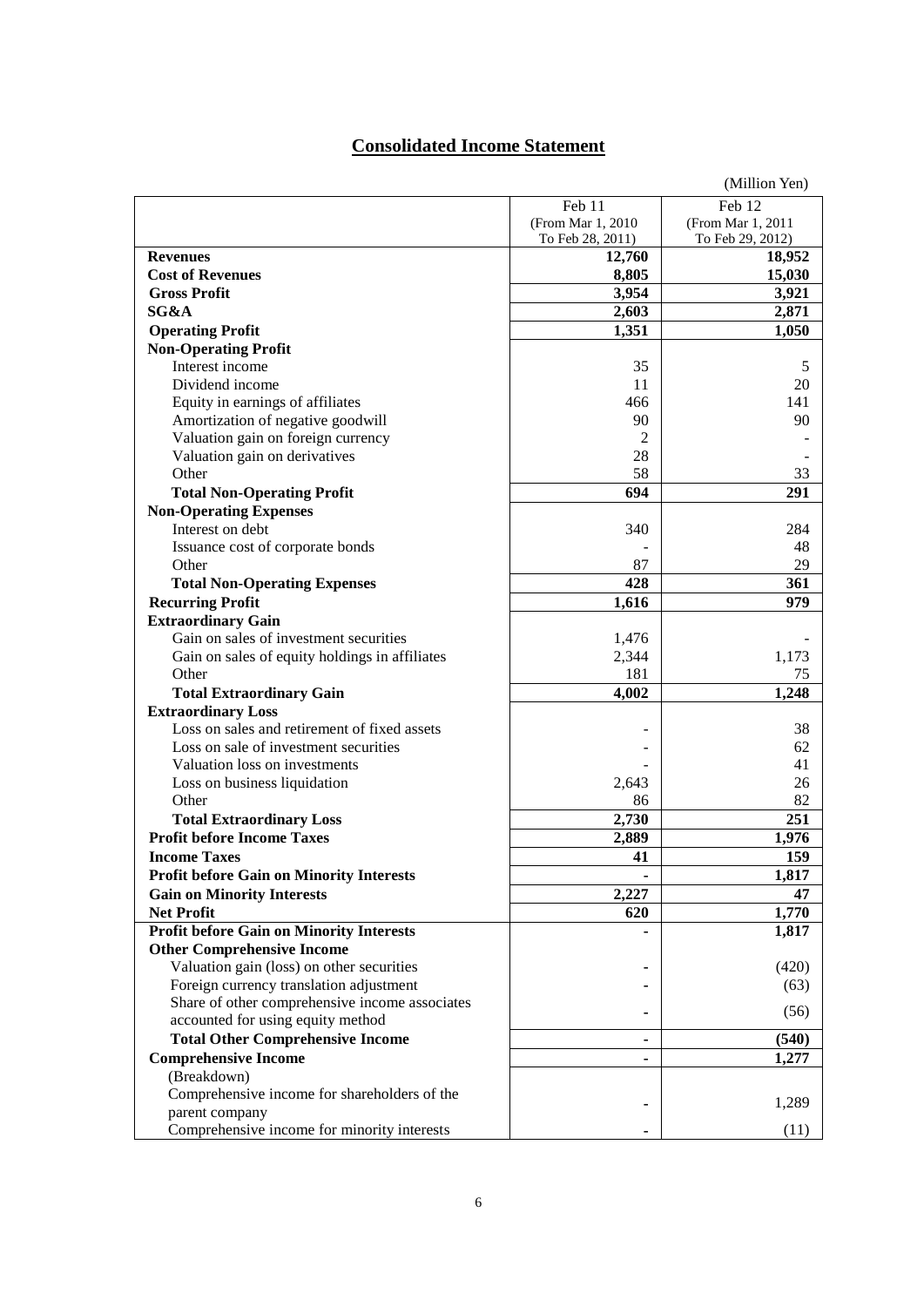# **Consolidated Cash Flow Statement**

|                                                       | (Million Yen)      |                   |
|-------------------------------------------------------|--------------------|-------------------|
|                                                       | Feb 11             | Feb 12            |
|                                                       | (From Mar 1, 2010) | (From Mar 1, 2011 |
|                                                       | To Feb 28, 2011)   | To Feb 29, 2012)  |
| <b>Cash Flows from Operating Activities:</b>          |                    |                   |
| Income before income taxes                            | 2,889              | 1,976             |
| Depreciation                                          | 168                | 166               |
| Share-based compensation expenses                     | 47                 | 37                |
| Amortization of goodwill                              | 45                 | 107               |
| Amortization of negative goodwill                     | (90)               | (90)              |
| Increase (decrease) in accrued bonuses                | (20)               | (2)               |
| Increase (decrease) in allowance for doubtful         | 216                | (3,529)           |
| accounts                                              |                    |                   |
| Increase (decrease) in other allowances               | 143                | (135)             |
| Interest and dividend income                          | (47)               | (26)              |
| Interest payable and corporate bond interest          | 340                | 284               |
| Issuance cost of corporate bonds                      |                    | 48                |
| Foreign exchange loss (gain)                          | 3                  |                   |
| Equity in earnings of affiliates (gain)               | (466)              | (141)             |
| Gain (loss) on sales of equity holdings in affiliates | (2, 344)           | (1,173)           |
| Loss (gain) on sales of investment securities         | (1,476)            | 62                |
| Loss (gain) on sales and retirement of fixed assets   | 27                 | 38                |
| Loss (gain) on valuations of investment securities    | $\Omega$           |                   |
| Decrease (increase) in trading notes and receivable   | 14                 | (269)             |
| Decrease (increase) in operating loans receivable     | (471)              | 454               |
| Decrease (increase) in operational investments        |                    |                   |
| in securities                                         | (250)              | 3,068             |
| Valuation loss on operational investments             |                    |                   |
| in securities                                         | 250                | 139               |
| Decrease (increase) in operating investment           | (5)                |                   |
| Decrease (increase) in real estate for sale           | 1,609              | 610               |
| Valuation loss in real estate for sale                | 1,463              | 471               |
| Valuation loss on investments                         |                    | 41                |
| Decrease (increase) in accounts receivable            | 371                | (179)             |
| Increase (decrease) in accounts payable               | 105                | (137)             |
| Increase (decrease) in accrued expenses               | 726                | 1,067             |
| Increase (decrease) in advances received              | 131                | (141)             |
| Increase (decrease) in security deposits received     | (263)              | (81)              |
| Other (net)                                           | 593                | (240)             |
| Sub-total                                             | 3,713              | 2,425             |
| Interest and dividend income received                 | 817                | 171               |
| Interest expenses paid                                | (355)              | (315)             |
| Income taxes paid                                     | (81)               | (154)             |
| <b>Net Cash from (Used for) Operating Activities</b>  | 4,094              | 2,127             |